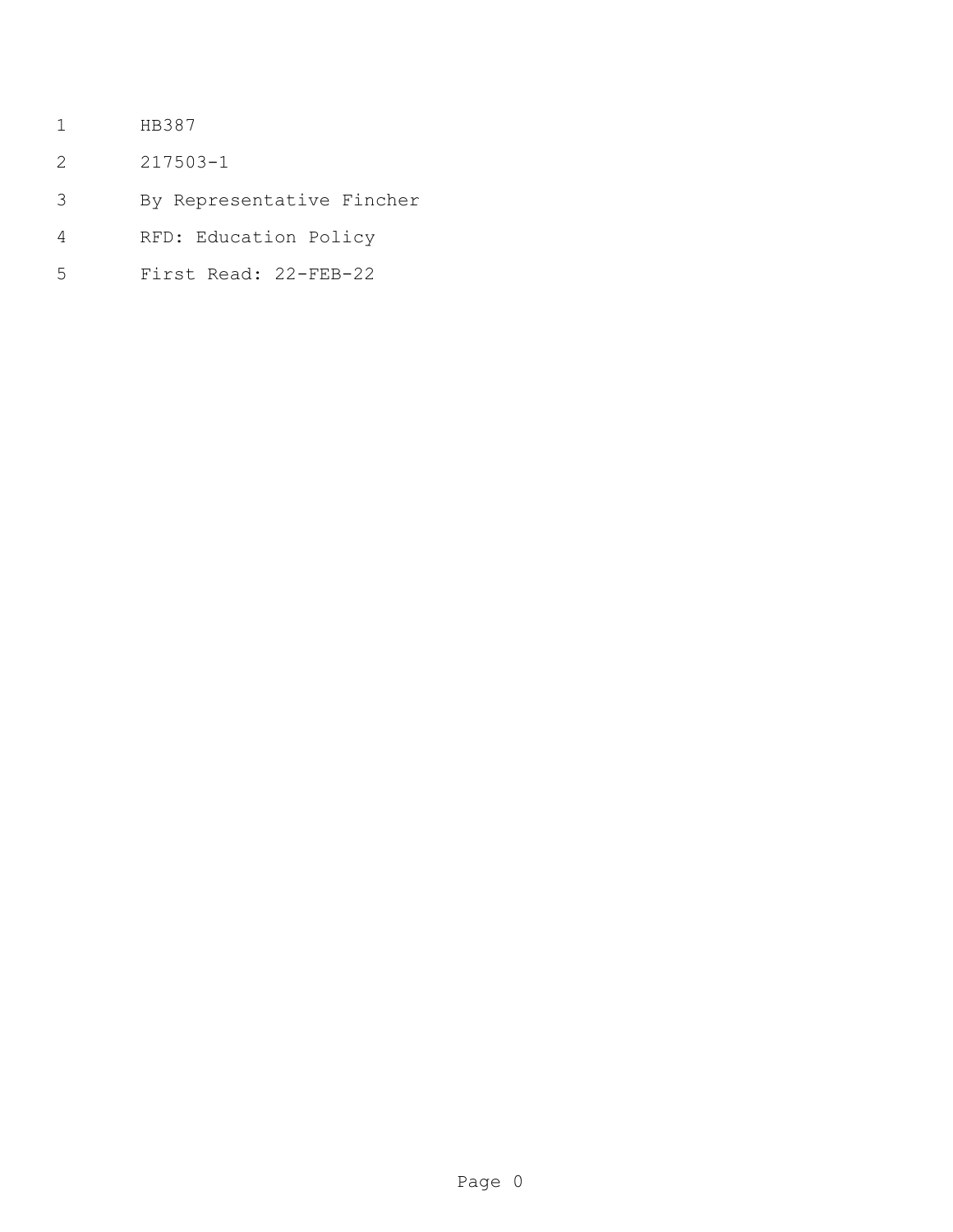217503-1:n:02/10/2022:PMG\*/bm LSA2022-651 SYNOPSIS: Under existing law, the State Board of Education is required to establish curriculum standards for all K-12 public schools in Alabama. This bill would terminate the use of the curriculum standards commonly known as the Common Core State Standards, the Alabama College and Career Ready Standards, and any variant of the 15 Common Core State Standards. This bill would require the State Board of Education to replace the Common Core State Standards for Math and English Language Arts with the courses of study for Math and English Language Arts in place immediately prior to implementation 21 of the Common Core State Standards. This bill would require the State Board of Education to update the pre-Common Core State Standards, to be known as the Alabama Course of Study Standards, to be used in all K-12 public schools starting with the 2023-2024 school year.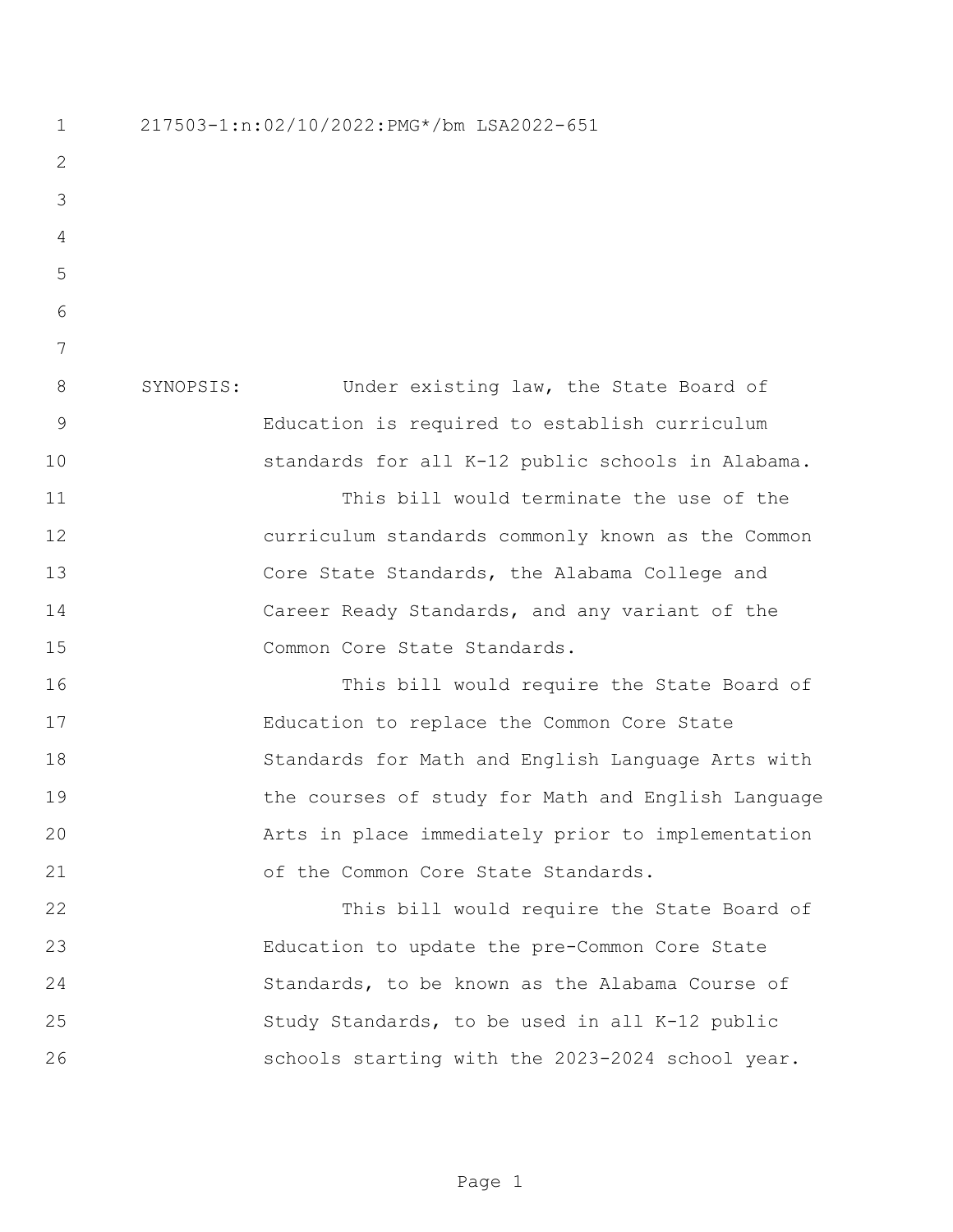| $\mathbf 1$  | This bill would also prohibit the State                        |
|--------------|----------------------------------------------------------------|
| $\mathbf{2}$ | Board of Education from adopting or implementing               |
| 3            | any other national standards from any source.                  |
| 4            |                                                                |
| 5            | A BILL                                                         |
| 6            | TO BE ENTITLED                                                 |
| 7            | AN ACT                                                         |
| 8            |                                                                |
| 9            | Relating to public education; to terminate the use             |
| 10           | of the Common Core State Standards and the Alabama College and |
| 11           | Career Ready Standards in K-12 public schools; to require the  |
| 12           | State Board of Education to replace the Common Core State      |
| 13           | Standards for Math and English Language Arts with the courses  |
| 14           | of study for Math and English Language Arts in place           |
| 15           | immediately prior to implementation of the Common Core State   |
| 16           | Standards and update these standards in public schools for the |
| 17           | 2023-2024 school year; to prohibit the State Board of          |
| 18           | Education from adopting or implementing any other national     |
| 19           | standards from any source or requiring the use of any          |
| 20           | assessments aligned with national standards.                   |
| 21           | BE IT ENACTED BY THE LEGISLATURE OF ALABAMA:                   |
| 22           | Section 1. (a) The Legislature finds that the State            |
| 23           | Board of Education, in the fall of 2013, voted to rescind the  |
| 24           | Memorandum of Agreement that involved the State of Alabama in  |
| 25           | adopting the Common Core State Standards, which ceded control  |
| 26           | of Alabama's standards to entities other than the state and    |

local educational agencies, and declared that the collection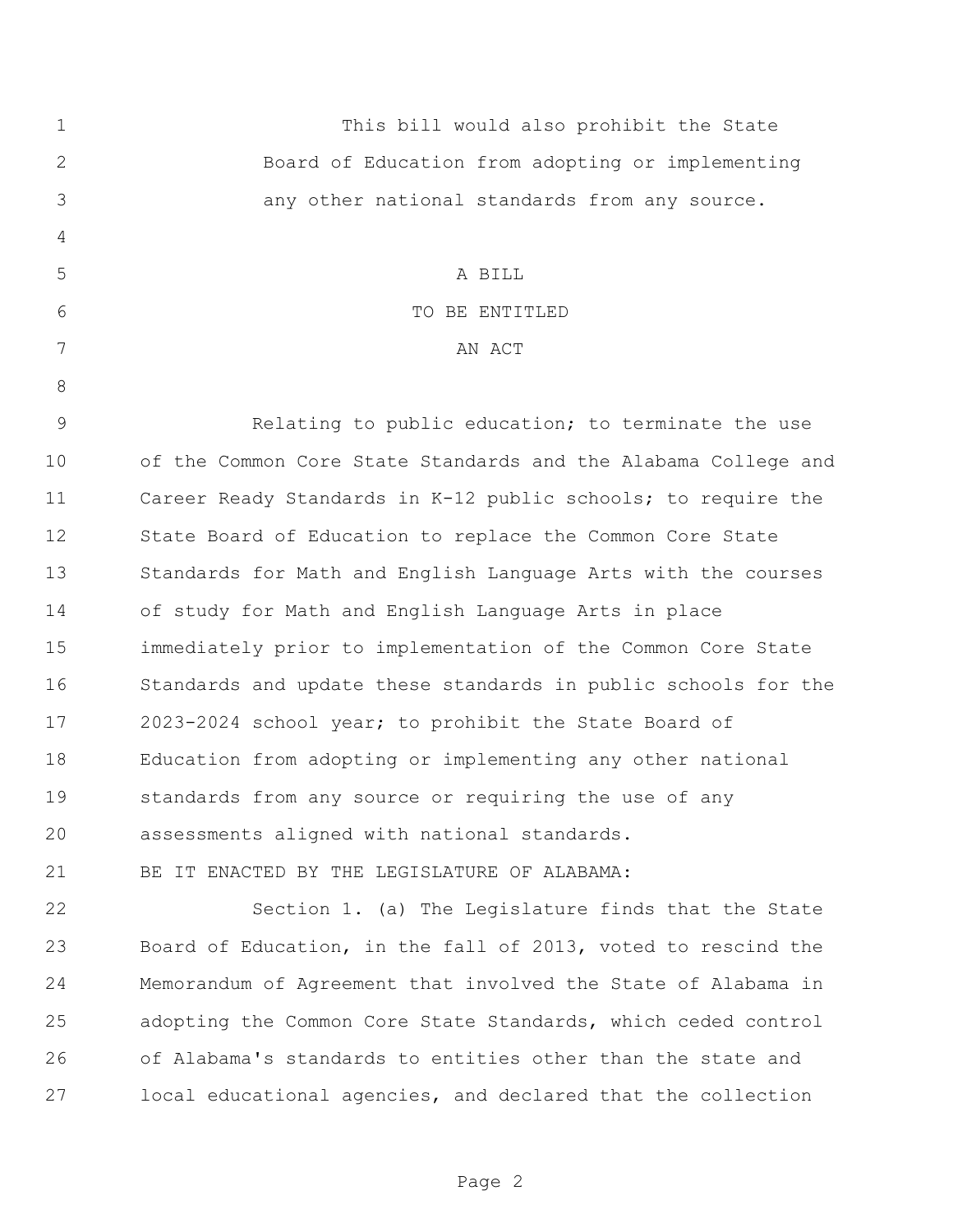of personal data concerning students of Alabama public schools would not be collected or compiled.

 (b) In order to codify the intent of the board, the State of Alabama hereby terminates all plans, programs, activities, efforts, and expenditures relative to the implementation of the educational initiative commonly referred to as the Common Core State Standards, or any derivative or permutation thereof, including, but not limited to, the Alabama College and Career Ready Standards that have been implemented or may be implemented by the board, the Alabama State Department of Education, or its employees, including any assessments, data collection, and instructions based on or 13 involving any such standard or protocol.

 (c) As part of the termination process, the Legislature directs the State Superintendant of Education, the State Board of Education, and any other public education authority to terminate the flexibility waiver agreement with 18 the United States Department of Education pertaining to the federal Elementary and Secondary Education Act, which includes the adoption of the Common Core State Standards which were incorporated into the Alabama College and Career Ready Standards, and pertaining to other areas of federal control of Alabama's educational process.

 (d) As part of the transition process to updated Alabama curriculum standards, the board shall immediately begin to replace the current Common Core State Standards included in the Alabama College and Career Ready Standards and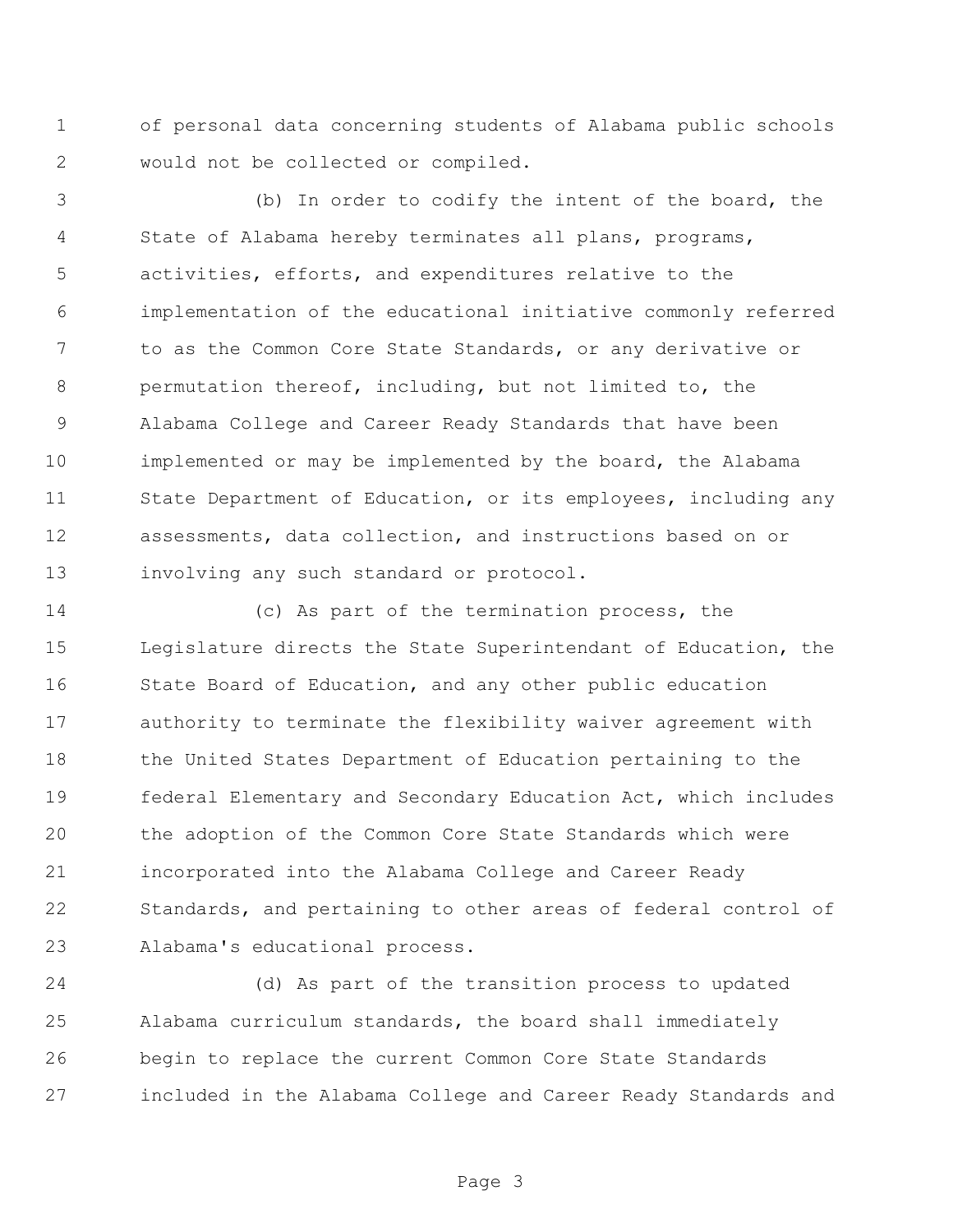1 the New Math Standards, known as the Alabama Courses of Study in Math and English Language Arts, with the courses of study for Math in place until May 2011, and for English Language Arts in place until May 2012, both of which were used in classrooms immediately prior to implementation of the Common Core State Standards. These standards shall be known as the Alabama Course of Study Standards and shall remain in effect pending the adoption of new or updated standards by the board pursuant to subsection (e).

 (e) The Alabama Course of Study Standards or updated standards for Math and English Language Arts shall be implemented at the start of the 2023-2024 school year.

 (f) The Legislature further prohibits the adoption or implementation of any national standards or variations of national standards from any source that cede control of Alabama educational standards in any manner, including, but not limited to, the Next Generation Science Standards, History 18 Standards, Social Studies Standards, or Sexuality Standards.

 (g) The state shall retain sole control over the development, establishment, and revision of K-12 course of study standards.

 (h) No education entity or any state official shall join any consortium or any other organization when participation in that consortium or organization would cede any measure of control over any aspect of Alabama public education to any such entity.

Page 4